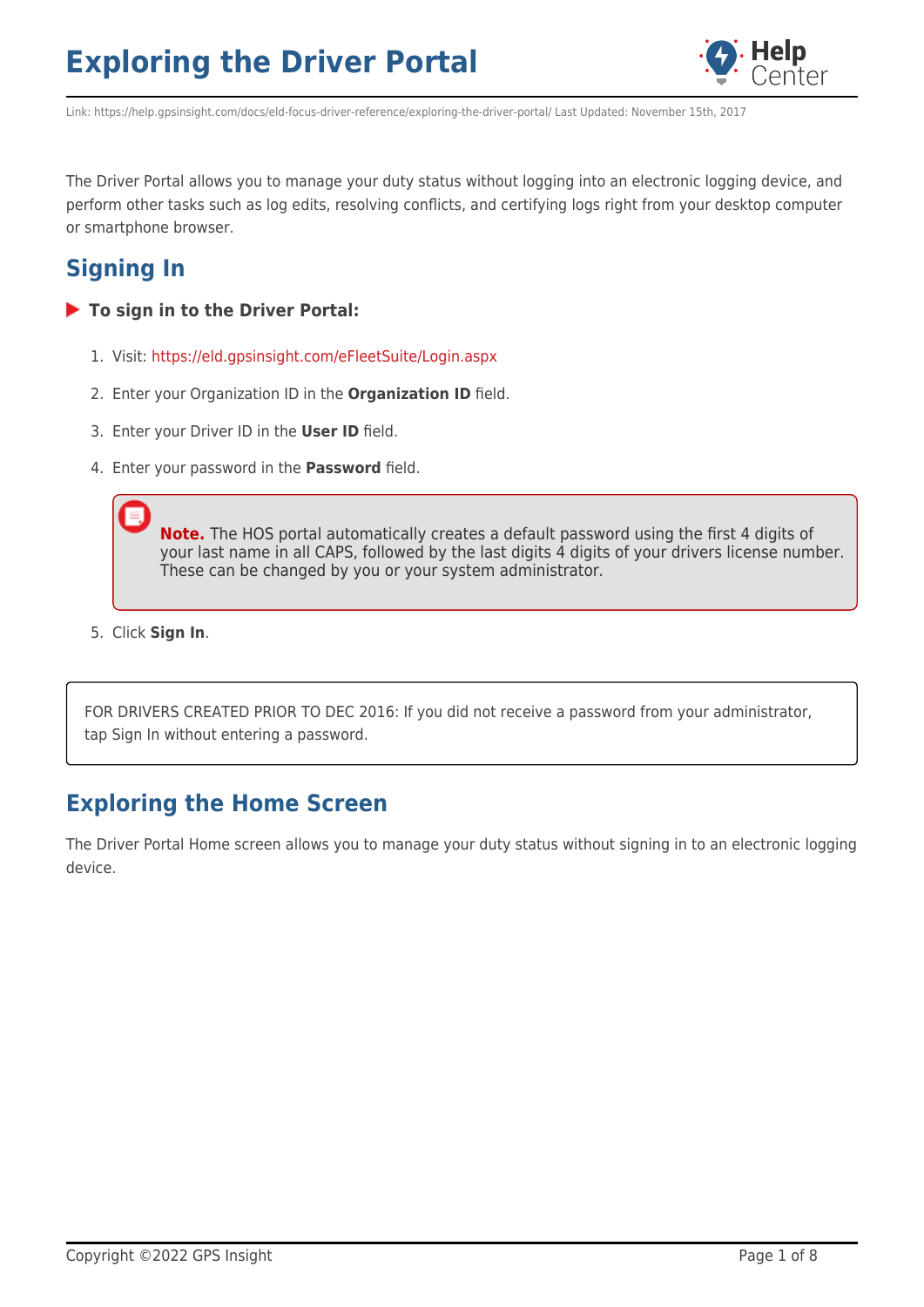

Link: https://help.gpsinsight.com/docs/eld-focus-driver-reference/exploring-the-driver-portal/ Last Updated: November 15th, 2017



#### **To update your status:**

Once you have successfully signed in, the Home screen appears and displays your open status and the corresponding start time (date and time) of your current open status.

1. From the home screen, click **Change My Status**.

The Change My Status screen appears.

- 2. Choose an applicable status from the Change My Status To drop-down menu.
- 3. Enter your current city.
- 4. Choose the current state from the State/Province drop-down menu.
- 5. Click **Save** in the upper-right corner to update your status.

The Home screen appears with your updated status, indicating your changes have been recorded.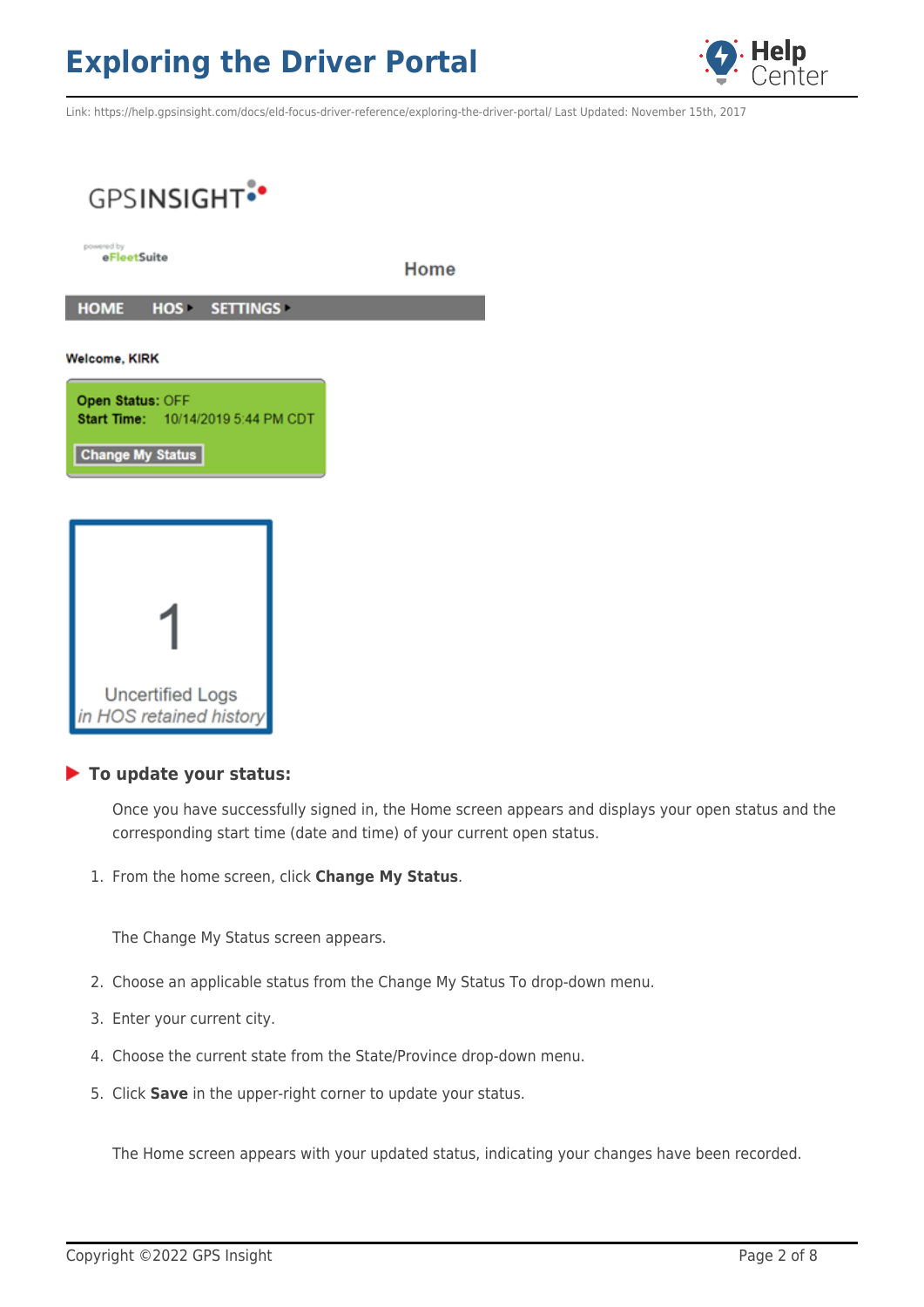

Link: https://help.gpsinsight.com/docs/eld-focus-driver-reference/exploring-the-driver-portal/ Last Updated: November 15th, 2017

# **Exploring the HOS Screen**

From the HOS screen, you can access the Conflict Report, view your logs, print multiple logs, and change your status.

## **Change My Status**

The Change My Status page allows you to change your status from Off Duty to On Duty and vice versa.



Use the Change My Status page to record on-duty activities that do not take place in or near a commercial motor vehicle (CMV). Such activities may include:

- Work performed at the home terminal or shipping facility, before or after your vehicle is available.
- Time spent giving or receiving training.
- Time spent providing a sample for drug/alcohol testing, including travel to and from the collection site.
- Time spent doing any other work for a motor carrier, including driving a company car.

If your current status is an automatic (ELD-recorded) Driving event, you will not be permitted to change your status on the portal until the device has updated the host with the end of the drive.

- If you forget to sign out of the device at the end of your shift, you will need to return to the vehicle and sign out.
- Then allow the device to communicate that status change to the host before making any log edits on the driver portal.
- Once you are signed out of the device and your logs on the portal show their current status as off duty, then you can safely edit logs as needed.

The following information is listed on the Change My Status Page:

- **Name and Date** The driver's name and the current date, including the time zone. \* Time zone is based on your current home terminal.
- **Open Status** Your last reported duty status.
- **Start Time** The date and time when your open status started, adjusted for the time zone of your current home terminal.

**To change your duty status:**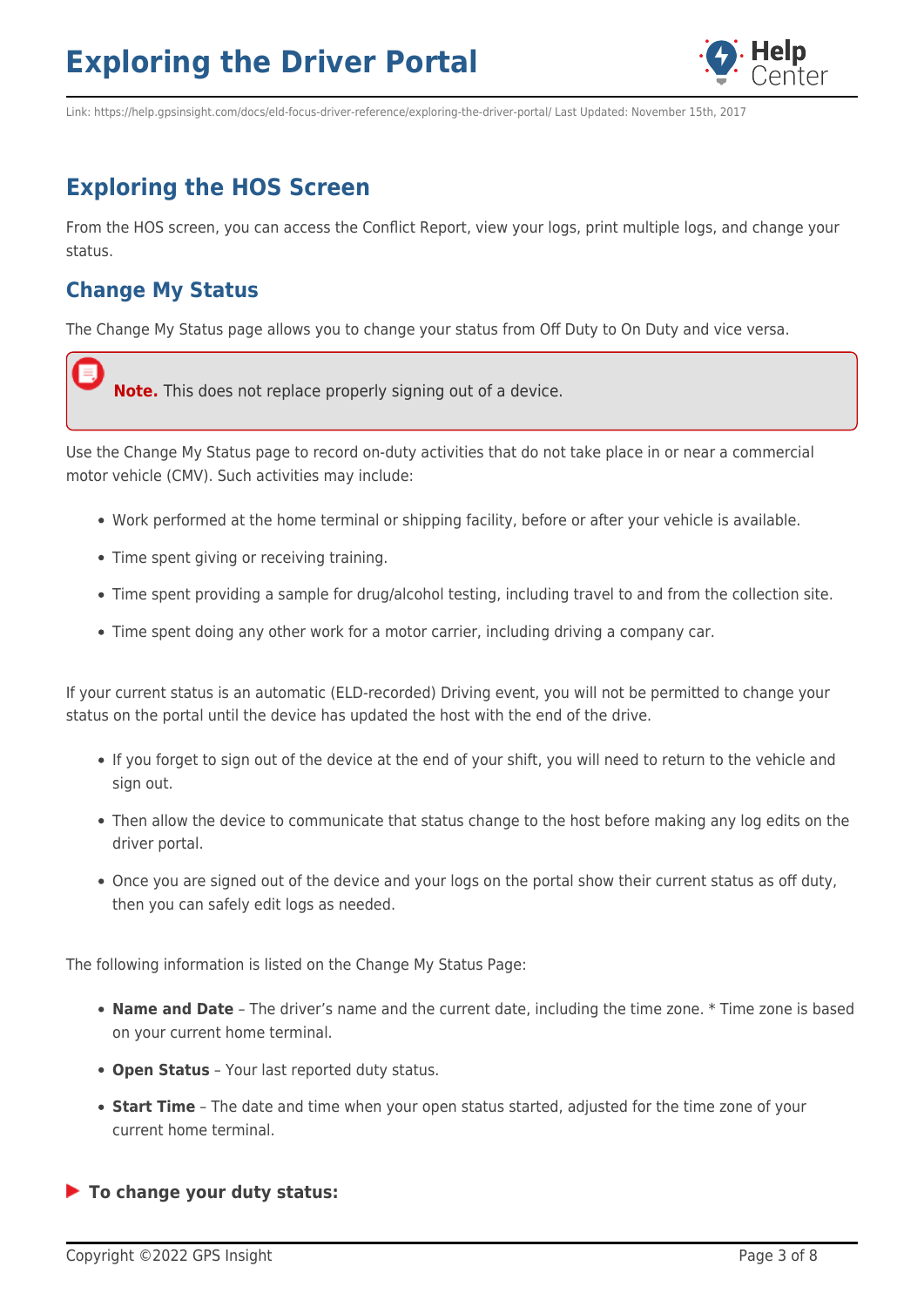

Link: https://help.gpsinsight.com/docs/eld-focus-driver-reference/exploring-the-driver-portal/ Last Updated: November 15th, 2017

- 1. Verify that the Name and Date are correct, including the time zone (which should be the time zone of your current home terminal).
- If the name is not correct, sign out immediately and sign in using your own ID and password.
- If the time zone is not correct for your home terminal, sign out immediately and contact your supervisor before using this page.
- 1. Verify that the Open Status and Start Time (adjusted for your current home terminal time zone) are correct. If the status and/or start time are not correct, contact your supervisor to correct your driver log.
- 2. Select the appropriate duty status from the Change My Status To drop-down list.
- 3. Enter the name of the City. If you are outside city limits, enter the name of the nearest city, town, or other population center.
- 4. Select the State or Province.
- 5. Click the Save button.

**Note.** If you make a mistake, you can click the Cancel button at any time to return to the previous web page without changing your duty status.

\* If you have used the Change My Status page to record an on-duty activity and you will NOT be signing in to a mobile logging device at the conclusion of that activity, be sure to use the Change My Status page to change your status to Off Duty (OFF) when you are relieved from duty.

### **Conflicts Report**

The Conflicts Report allows you to view and address active conflicts over a selected date range – this includes conflicts such as a missing location or a missing odometer.

#### **To view/edit conflicts:**

- 1. From the HOS screen, click **Conflict Report**.
- 2. From the Conflicts Report page, click on the date fields and choose the date range you want to view.
- 3. Click **View**.

Any logs containing conflicts within the selected date range appear.

3. Click on the date of the log to see the log details.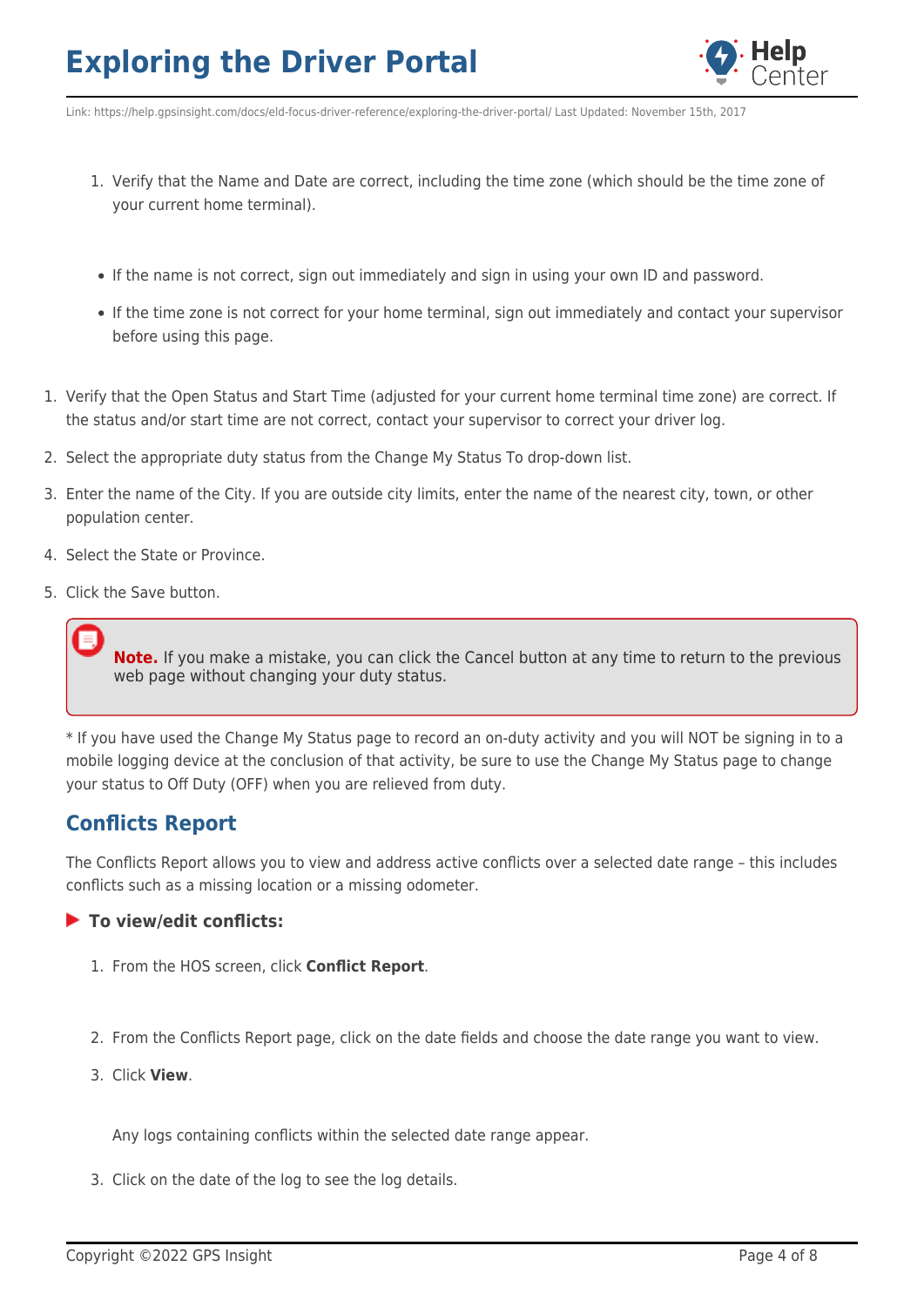

Link: https://help.gpsinsight.com/docs/eld-focus-driver-reference/exploring-the-driver-portal/ Last Updated: November 15th, 2017

The Driver Log page appears, displaying the selected log.

- 4. From the Driver Log page, scroll down and locate the conflict the Conflict Type is displayed in the last column.
- 5. Click the pencil icon to the left of the conflict to view the event details.
- 6. Update any missing or incorrect information.
- 7. Enter a Reason for Change.
- 8. Click **Save**.

### **Driver Logs**

The Driver Logs screen allows you to view, edit, and certify your record(s) of duty status.

**Note.** Per regulation, driver logs are only available in the Driver Portal for 6 months.

#### **To view your Driver Logs:**

1. Hover your mouse over **HOS**, and click Driver Logs.

**Note.** You can also click on **HOS**, then choose Driver Logs from the Driver Logs screen that appears.

- 2. Click on the date field, then click a date from the Date menu (or use the Previous and Next Day options to navigate through your available logs).
- 3. Under Log Format, click on the radio button next to the log format in which you would like have your log display. Log format options are as follows:

| <b>Format Type</b>    | <b>Description</b>                                          |
|-----------------------|-------------------------------------------------------------|
| <b>Driver Default</b> | Displays your logs in the format chosen for your Driver ID. |
| <b>US Format</b>      | Displays your logs according to the US format.              |
| <b>Canada Format</b>  | Displays your logs according to the Canadian format.        |

4. Click **View Logs** to load the logs for the selected day.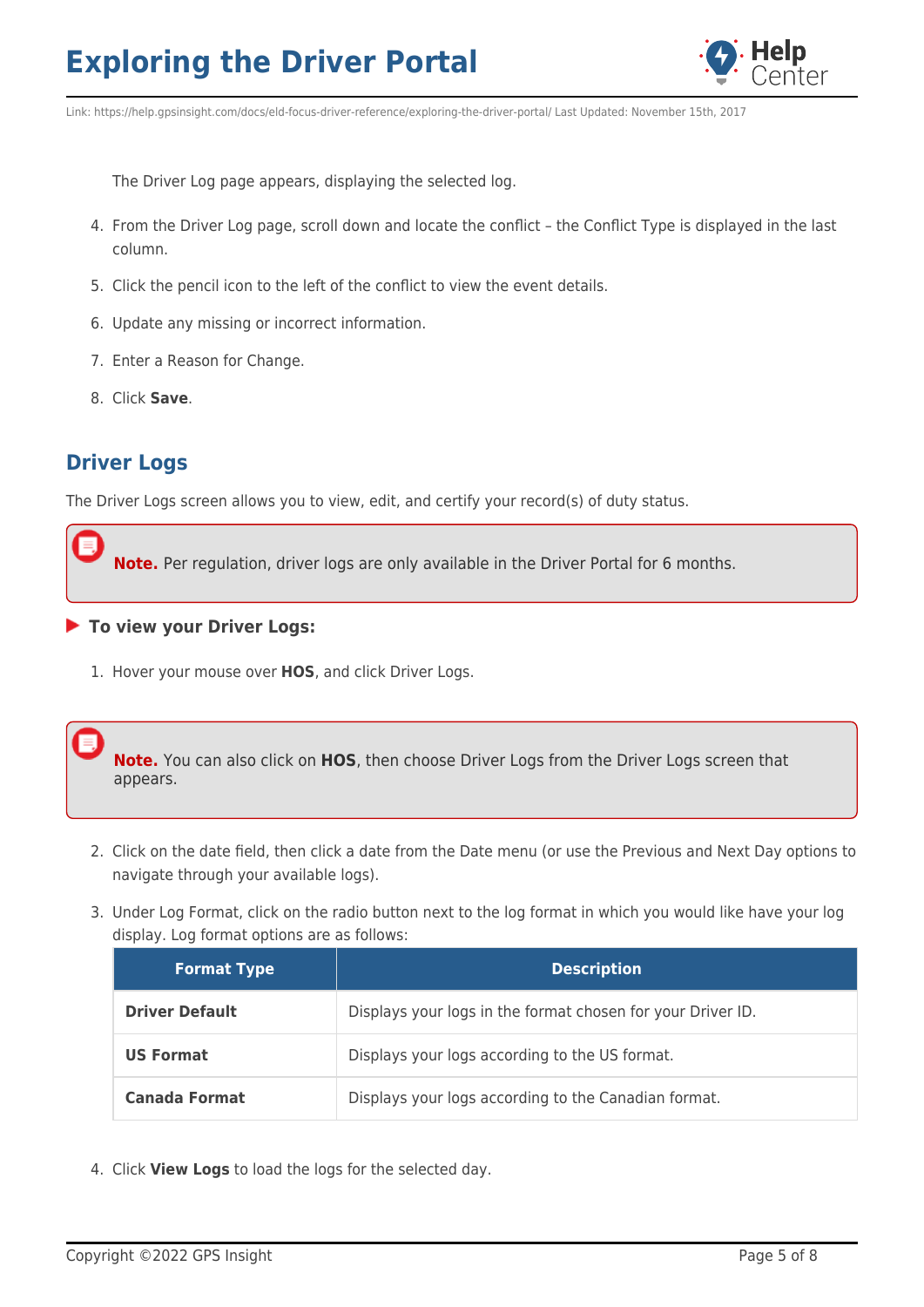

Link: https://help.gpsinsight.com/docs/eld-focus-driver-reference/exploring-the-driver-portal/ Last Updated: November 15th, 2017

The log is displayed.

#### Viewing Your Driver Log

The Driver Logs page displays your driver, carrier, terminal information, duty-status grid graph, applicable resource(s) (e.g., trailers and vehicles) and log event details.

If a log has not been certified, a Certify option above the left corner of the Log details is displayed. If there are proposed edits to your log that you have not accepted or rejected, the Certify option is unavailable.

#### **To certify a log:**

1. Review the uncertified log and click **Certify…** when you are ready to certify the accuracy and validity of the log's contents.

**Note.** If there are proposed changes that you have not accepted or rejected, the **Certify…** button is not shown, and instead you will be prompted to review and accept or reject all changes.

A window prompt appears requesting that you confirm you would like to certify the log for the displayed date.

2. To confirm, click **Agree** or click **Not Ready** to go back to the Driver log.

If you clicked Agree, you are returned to the Driver Log and the Certify button is now replaced with a **Certified** label.

All proposed edits from your fleet administrator appear in the Log Events section in red, with a Record Status of Inactive – Requested. It is your responsibility to accept or reject any edits to your log.

#### **To accept or reject a proposed edit:**

- 1. Locate the proposed edit (shown in red) in your list of Log Edits.
	- a. To accept, click the green thumbs-up icon.

The proposed edit is applied to your log and your remaining hours are recalculated accordingly. The original event displays a status of Inactive – Changed. Use the annotation icon (plus sign) to add annotations to the log event, if needed.

b. To reject, click the red thumbs-down icon.

The proposed edit is updated and displays inactive-rejected on your log. Use the annotation icon (plus sign) to add annotations to the log event, if needed.

Printing Driver Logs

The Print Multiple Logs page allows you to generate a PDF or CSV file which can be saved, printed, or emailed.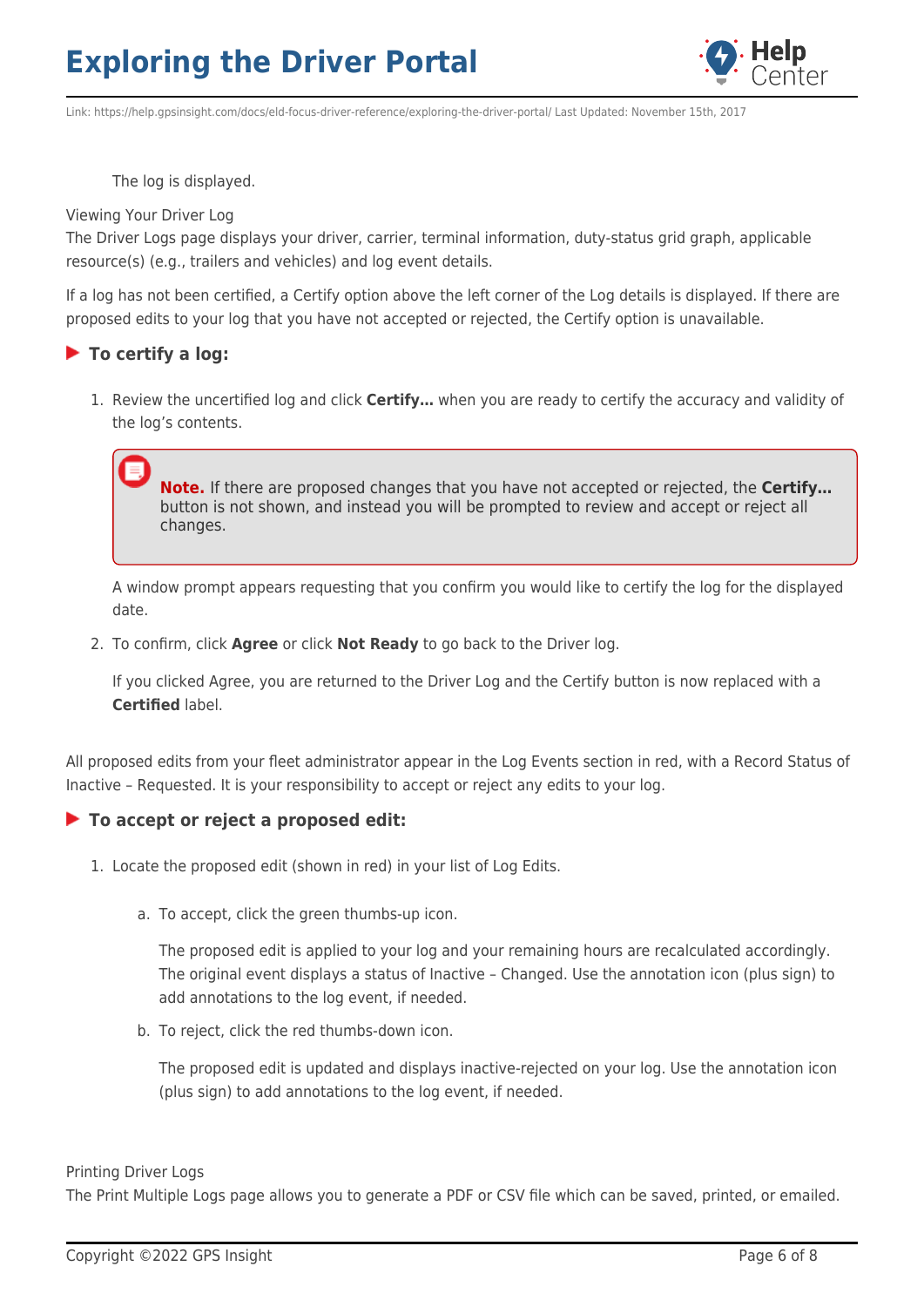

Link: https://help.gpsinsight.com/docs/eld-focus-driver-reference/exploring-the-driver-portal/ Last Updated: November 15th, 2017

**Note.** The PDF file format is required when printing DOT acceptable logs. The CSV option does not include all the required information.

#### **To print multiple logs:**

1. Select the date range to print, then click Print to export a PDF file or Export to export a CSV spreadsheet.

## **Exploring the Settings Screen**

The Settings screen allows you to adjust user preferences as to how the HOS Portal displays information.

**To view/edit user preferences:**

1. From the Home screen, hover your mouse over **Settings** and click **User Preferences**.

**Note.** You can also click on **Settings**, then click **User Preferences** from the Settings screen that appears.

The User Preferences screen appears with adjustable display preference options.

### **Maximum rows per page**

This preference limits the number of rows that are displayed in a table at one time. Available options you can choose from include: 10, 20, 50, or 100.

**Note.** It is highly recommended that you manually default to 100 rows per table.

### **Time zone for reports**

The time zone for reports need to match your home terminal time zone. This preference determines which time zone is applied to the reported times included on your log. Choose from the following options:

- Atlantic
- Eastern
- Central
- Mountain
- Pacific